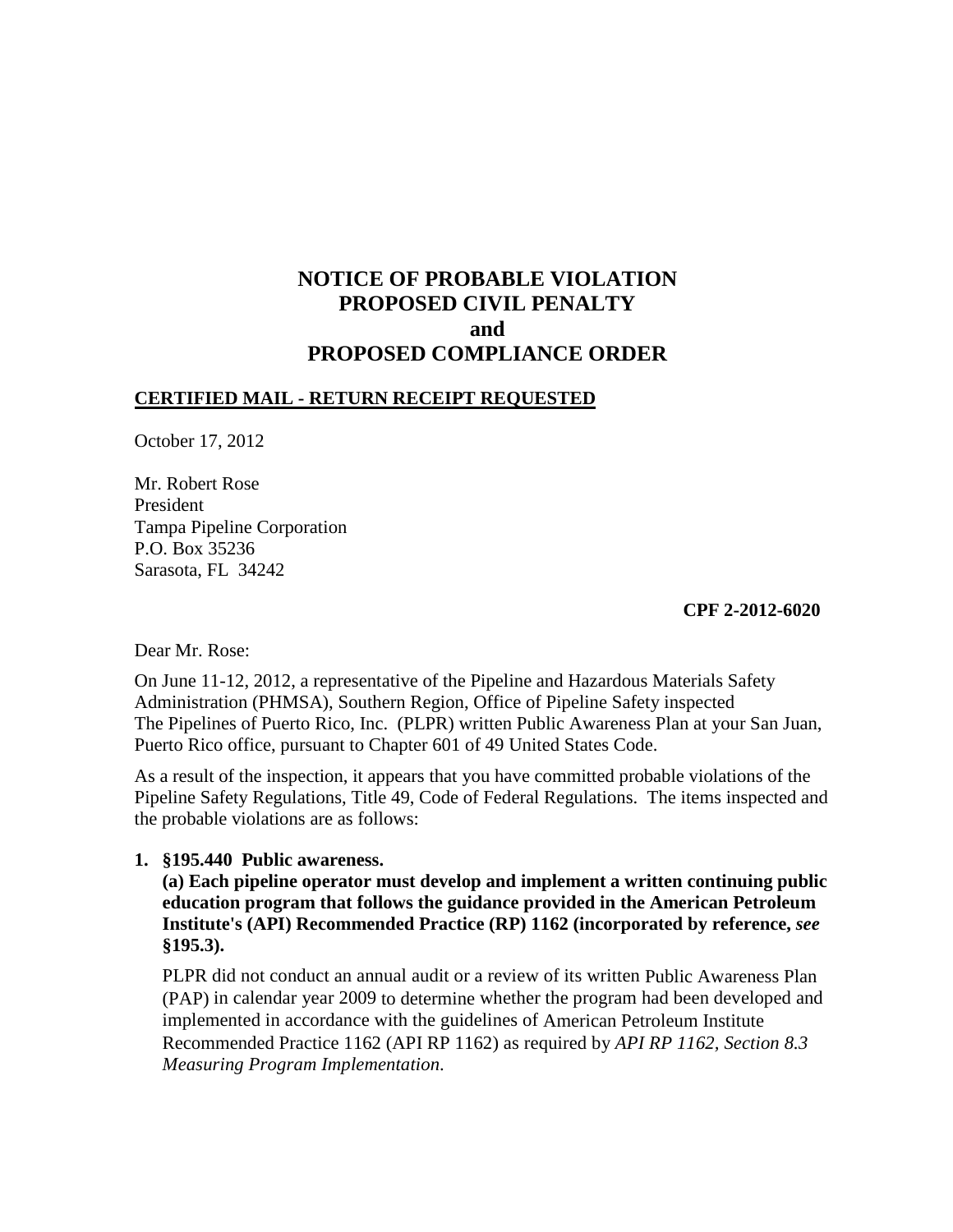**2. §195.440 Public awareness.** 

**(a) Each pipeline operator must develop and implement a written continuing public education program that follows the guidance provided in the American Petroleum Institute's (API) Recommended Practice (RP) 1162 (incorporated by reference,** *see*  **§195.3).** 

PLPR did not conduct a Program Effectiveness Evaluation of its written PAP as required by *API RP 1162, Section 8.4 Measuring Program Effectiveness.*

## **3. §195.440 Public awareness.**

**…. (g) The program must be conducted in English and in other languages commonly understood by a significant number and concentration of the non-English speaking population in the operator's area.**

PLPR did not conduct its PAP in English. All message material used in its public awareness program was in Spanish only.

## Proposed Civil Penalty

Under 49 United States Code, §60122, you are subject to a civil penalty not to exceed \$200,000 per violation per day the violation persists up to a maximum of \$2,000,000 for a related series of violations. For violations occurring prior to January 3, 2012, the maximum penalty may not exceed \$100,000 per violation per day, with a maximum penalty not to exceed \$1,000,000 for a related series of violations. The Compliance Officer has reviewed the circumstances and supporting documentation involved in the above probable violation and has recommended that you be preliminarily assessed a civil penalty of \$8,700 as follows:

| Item number | <b>PENALTY</b> |
|-------------|----------------|
|             | \$8,700        |

### Warning Items

With respect to Item 1 we have reviewed the circumstances and supporting documents involved in this case and have decided not to conduct additional enforcement actions or penalty assessment proceedings at this time. We advise you to promptly correct this item. Be advised that failure to do so may result in The Pipelines of Puerto Rico, Inc. being subject to additional enforcement action.

#### Proposed Compliance Order

With respect to Items 2 and 3 pursuant to 49 United States Code §60118, the Pipeline and Hazardous Materials Safety Administration proposes to issue a Compliance Order to The Pipelines of Puerto Rico, Inc. Please refer to the *Proposed Compliance Order*, which is enclosed and made a part of this Notice.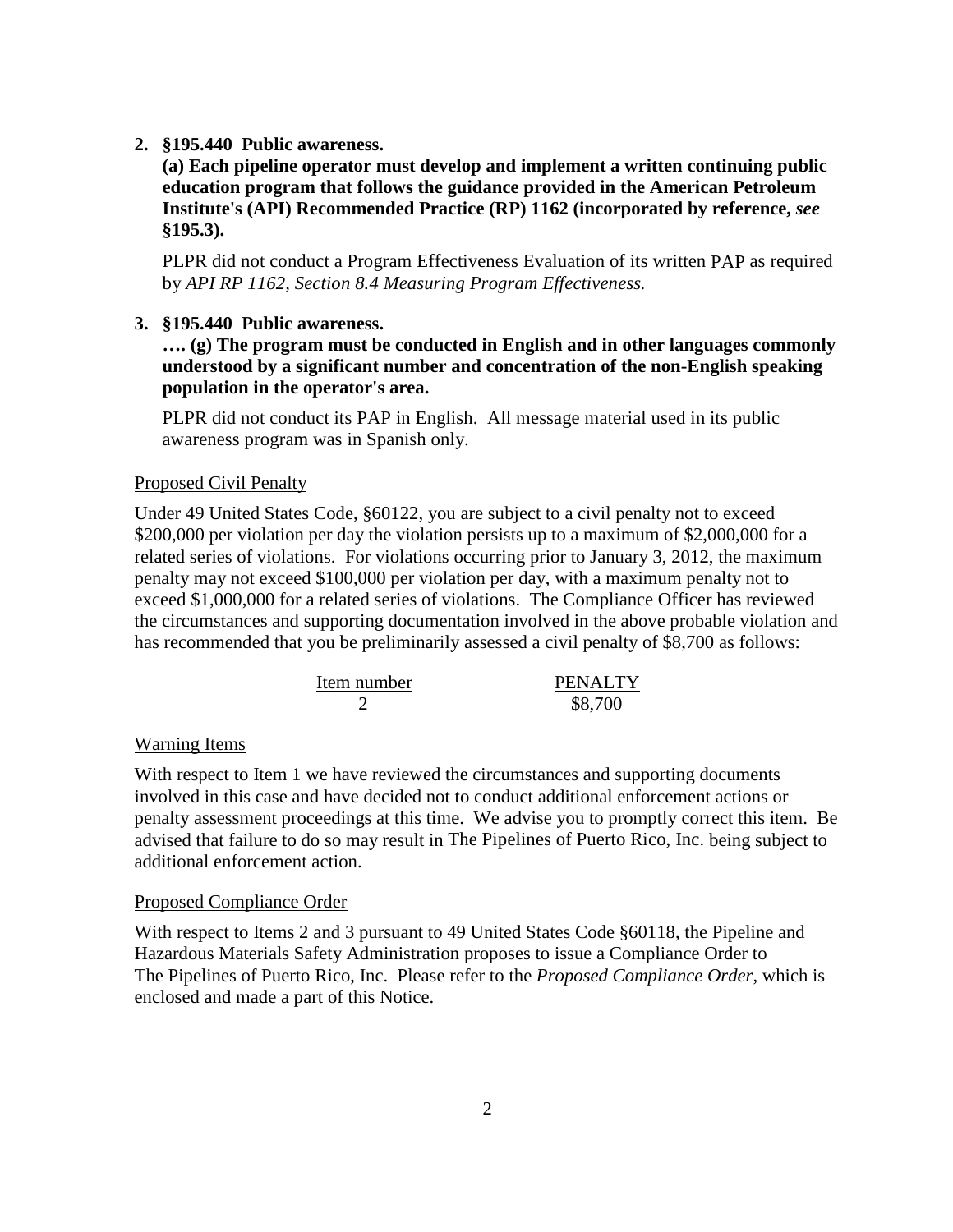### Response to this Notice

Enclosed as part of this Notice is a document entitled *Response Options for Pipeline Operators in Compliance Proceedings*. Please refer to this document and note the response options. Be advised that all material you submit in response to this enforcement action is subject to being made publicly available. If you believe that any portion of your responsive material qualifies for confidential treatment under 5 U.S.C. 552(b), along with the complete original document you must provide a second copy of the document with the portions you believe qualify for confidential treatment redacted and an explanation of why you believe the redacted information qualifies for confidential treatment under 5 U.S.C. 552(b). If you do not respond within 30 days of receipt of this Notice, this constitutes a waiver of your right to contest the allegations in this Notice and authorizes the Associate Administrator for Pipeline Safety to find facts as alleged in this Notice without further notice to you and to issue a Final Order.

In your correspondence on this matter, please refer to **CPF 2-2012-6020** and for each document you submit, please provide a copy in electronic format whenever possible.

Sincerely,

Wayne T. Lemoi Director, Office of Pipeline Safety PHMSA Southern Region

Enclosures: *Proposed Compliance Order Response Options for Pipeline Operators in Compliance Proceedings*